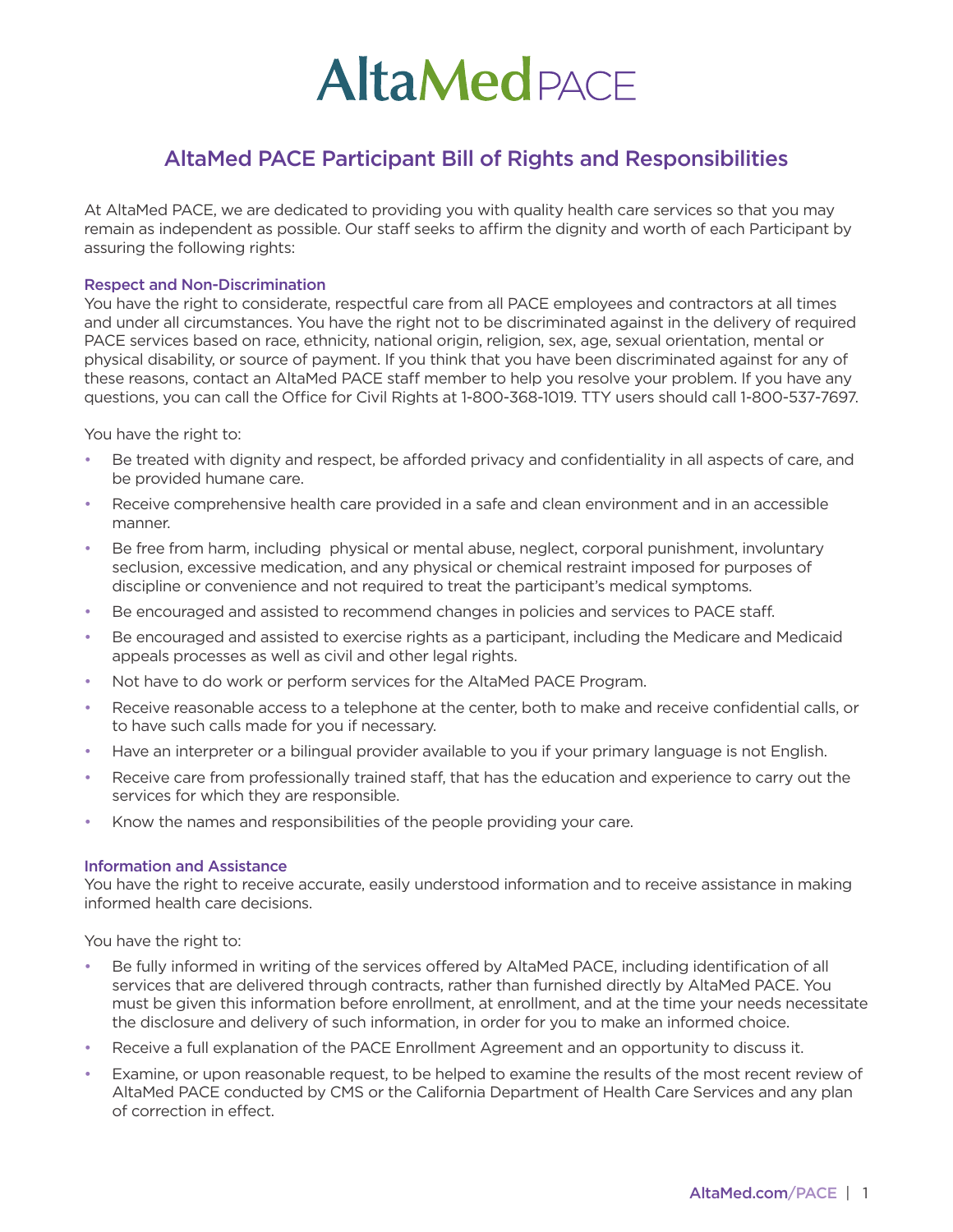- Contact 1-800-MEDICARE for information and assistance, including to make a complaint related to the quality of care or the delivery of a service.
- Participant rights, enrollment agreement, and marketing materials being available in writing in English and in any other principle languages of the community. A principle language of the community is any language that is spoken by at least 5 percent of the individuals in the AltaMed PACE service area. You can also get these materials in Braille, if necessary.
- Receive a written copy of your rights from AltaMed PACE. AltaMed PACE will post these rights in a place in the AltaMed PACE center where it is easy to read them.
- Be fully informed, in writing, of your rights and responsibilities, and all rules and regulations governing your participation in AltaMed PACE.
- Be provided with a copy of individuals who provide care-related services not provided directly by AltaMed PACE upon request.

# Choice of Providers

You have the right to a choice of health care providers within the AltaMed PACE provider network, that is sufficient to ensure access to appropriate high-quality health care.

You have the right to:

- Choose your primary care provider and specialists from the AltaMed PACE provider network.
- Request a qualified specialist for women's health services to furnish routine or preventive women's health services.
- Have reasonable and timely access to specialists as indicated by your health condition and consistent with current clinical practice guidelines.
- Receive necessary care in all settings, up to and including placement in a long term care facility when AltaMed PACE can no longer provide the services necessary to maintain your care safety in the community.
- Disenroll from the program at any time and have such disenrollment be effective the first day of the month following the date AltaMed PACE receives your request for voluntary disenrollment.

#### Access to Emergency Services

You have the right to access emergency health care services when you need them without prior authorization by the AltaMed PACE interdisciplinary team. A medical emergency is when you think your health is in serious danger. You may have a bad injury, sudden illness or an illness quickly getting much worse. You can get emergency care anywhere in the U.S. and you do not need to get permission from AltaMed PACE prior to seeking emergency services.

#### Confidentiality of Health Information

You have the right to communicate with AltaMed PACE health care providers in confidence and to have the confidentiality of your individually identifiable health care information protected. You also have the right to review and copy your own medical records and request amendments to those records.

You have the right to:

- Talk to your health care providers in private and to have your identifiable health information kept private and confidential as protected under federal and California law.
- Be assured of confidential treatment of all information contained in the health record, including information contained in an automated data bank.
- Be assured that your written consent will be obtained for the release of identifiable health information to persons not otherwise authorized under law to receive it.
- Provide written consent that limits the ways we use your identifiable health information and limits the persons to whom identifiable health information may be given.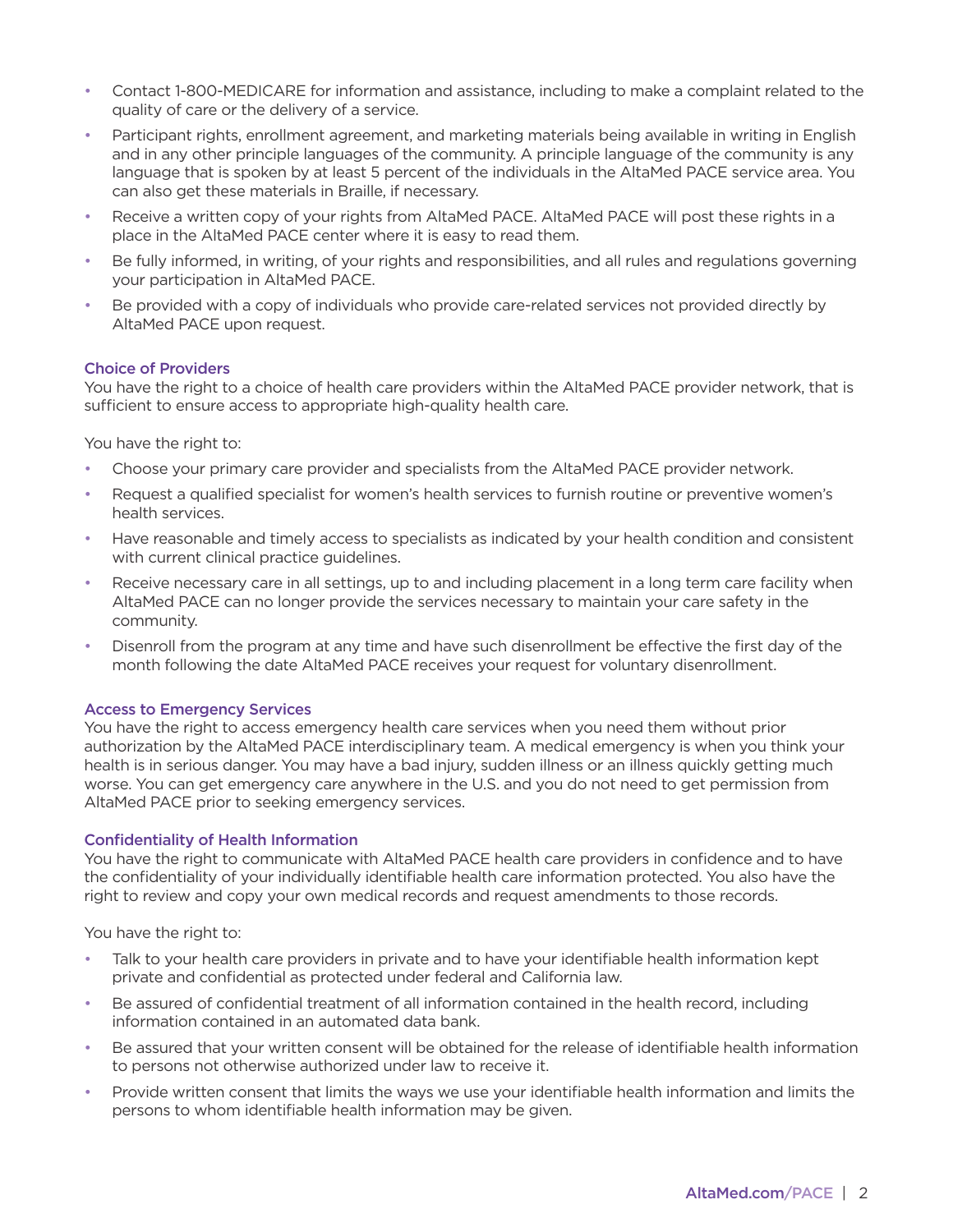There is a patient privacy rule that gives you more access to your own medical records and more control over how your personal health information is used. If you have any questions about this privacy rule, call the Office for Civil Rights at 1-800-368-1019. TTY users should call 1-800-537-7697.

# Participation in Treatment Decisions

You have the right to participate fully in all decisions related to your treatment. If you are unable to participate fully in treatment decisions, you have the right to designate a representative.

You have the right to:

- Participate in the development and implementation of your care plan.
- Have all treatment options explained in a culturally competent manner and to make health care decisions, including the right to refuse treatment, and be informed of the consequences of the decisions.
- Have the AltaMed PACE explain advance directives and to establish them if you so desire, including designating a health care surrogate. An advanced directive is a written document that says how you want medical decisions to be made in case you can't speak for yourself.
- Be fully informed of your health and functional status by the AltaMed PACE interdisciplinary team.
- Request a reassessment by the AltaMed PACE interdisciplinary team.
- Be given reasonable advance notice, in writing, or any transfer to another treatment setting and the justification for the transfer (that is, due to medical reasons or for your welfare, or that of other participants). AltaMed PACE program must document the justification in your medical record.
- Be assured that decisions regarding your care will be made in an ethical manner.

#### Complaints and Appeals

You have the right to a fair and efficient process for resolving differences with AltaMed PACE, including a rigorous system for internal review by AltaMed PACE and an independent system of external review. A PACE participants has a right to complain about the services he or she receives or that he or she needs and doesn't receive, the quality of care, or any other concerns or problems he or she has with the PACE program. A PACE participant has the right to a fair and timely process for resolving concerns with the PACE program.

You have the right to:

- A full explanation of the complaint and appeals process.
- Appeal any treatment decision made by AltaMed PACE, its employees or our contractors through the AltaMed PACE grievance and appeals process, including use of the Medi-Cal state hearing process, and the Medicare independent review process and to request a state hearing.
- Be encouraged and assisted to voice complaints to AltaMed PACE staff and outside representatives of your choice, free of any restraint, interference, coercion, discrimination, or reprisal by the AltaMed PACE staff.
- Request services from the PACE organization that he or she believes are necessary. And to a comprehensive and timely process for determining whether those services should be provided. You also have the right to appeal any denial of a service or treatment decision by the PACE program, staff, or contractors.

# Additional Help

If you feel any of your rights have been violated or you are dissatisfied and want to file a grievance or an appeal, please report this immediately to your Social Worker or Center Manager. If you want to talk with someone outside of your PACE program about your concerns, call 1-800-MEDICARE or 1-800-633-4227.